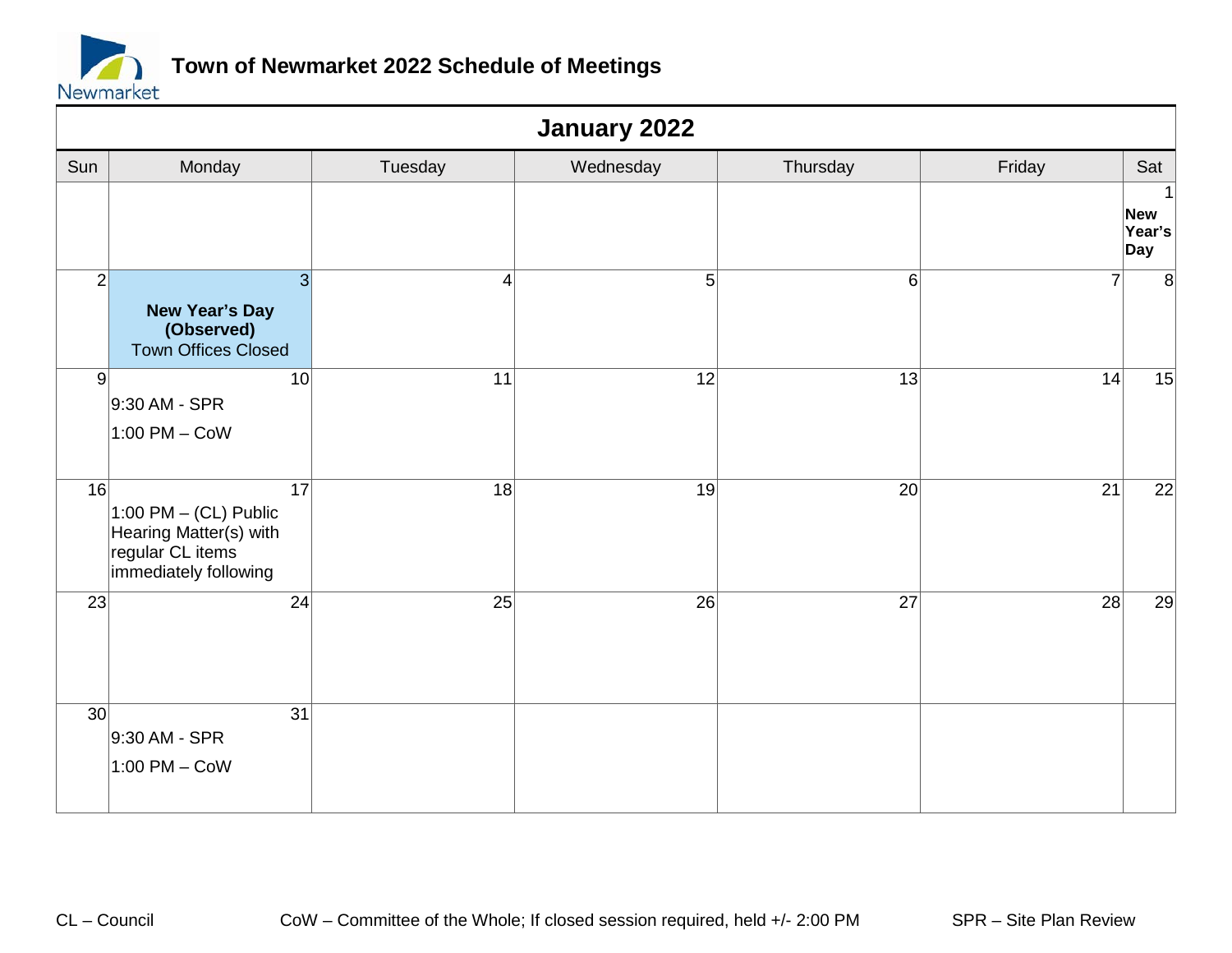

|       | February 2022                                                                                                    |                 |                 |                 |                 |                 |  |  |
|-------|------------------------------------------------------------------------------------------------------------------|-----------------|-----------------|-----------------|-----------------|-----------------|--|--|
| Sun   | Monday                                                                                                           | Tuesday         | Wednesday       | Thursday        | Friday          | Sat             |  |  |
|       |                                                                                                                  |                 | $\overline{2}$  | 3               | $\overline{4}$  | $5\phantom{.0}$ |  |  |
| $6\,$ | $\overline{7}$<br>1:00 PM $-$ (CL) Public<br>Hearing Matter(s) with<br>regular CL items<br>immediately following | 8               | 9               | 10              | 11              | 12              |  |  |
| 13    | $\overline{14}$                                                                                                  | $\overline{15}$ | $\overline{16}$ | $\overline{17}$ | $\overline{18}$ | 19              |  |  |
| 20    | $\overline{21}$<br><b>Family Day</b><br><b>Town Offices Closed</b>                                               | $\overline{22}$ | $\overline{23}$ | $\overline{24}$ | $\overline{25}$ | $\overline{26}$ |  |  |
| 27    | 28<br>9:30 AM - SPR<br>$1:00$ PM $-$ CoW                                                                         |                 |                 |                 |                 |                 |  |  |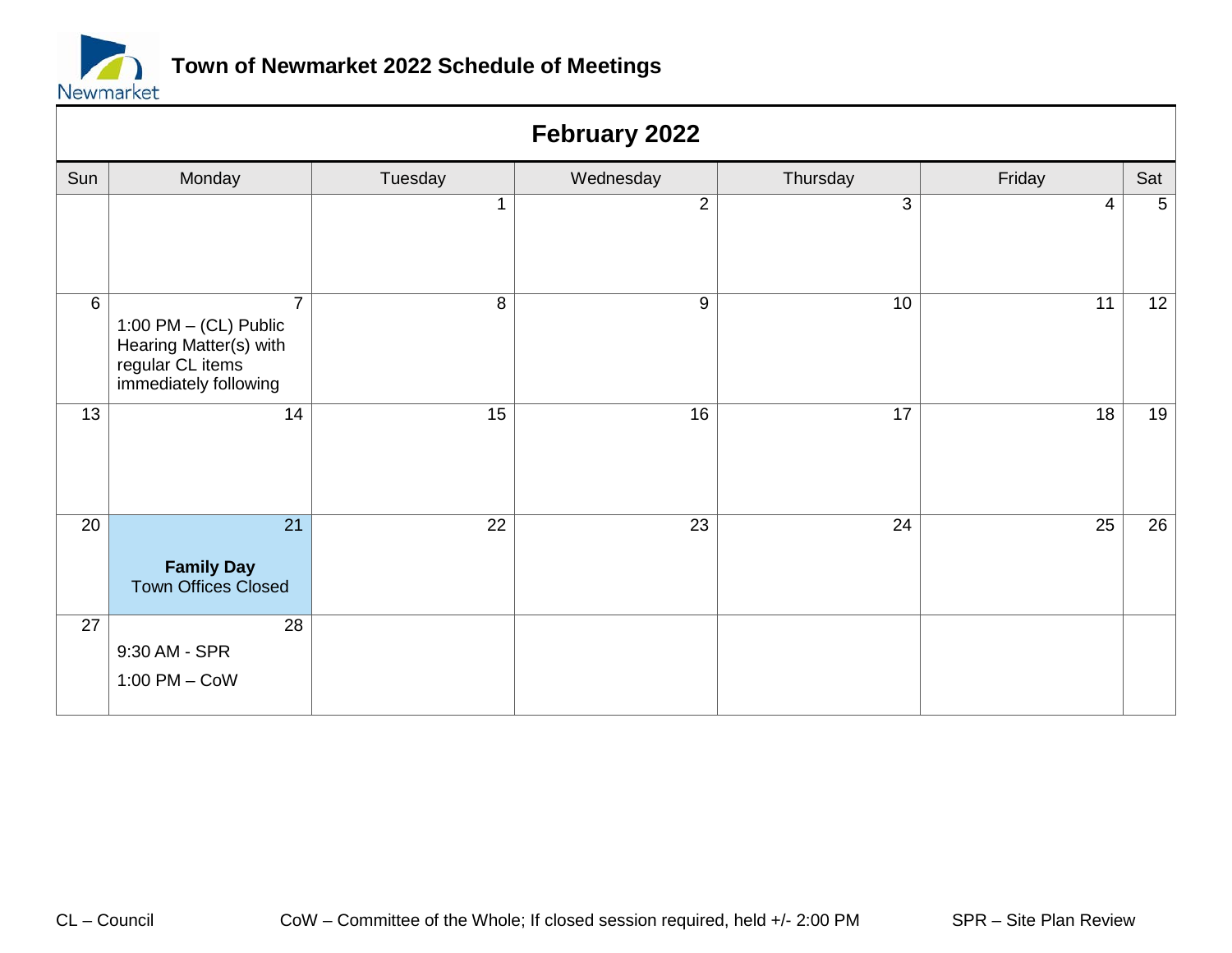

|     | <b>March 2022</b>                                                                                                 |                   |                   |                   |                                |                 |  |  |  |
|-----|-------------------------------------------------------------------------------------------------------------------|-------------------|-------------------|-------------------|--------------------------------|-----------------|--|--|--|
| Sun | Monday                                                                                                            | Tuesday           | Wednesday         | Thursday          | Friday                         | Sat             |  |  |  |
|     |                                                                                                                   | 1                 | $\overline{2}$    | 3                 | 4                              | $5\phantom{.0}$ |  |  |  |
| 6   | $\overline{7}$<br>1:00 PM $-$ (CL) Public<br>Hearing Matter(s) with<br>regular CL items<br>immediately following  | 8                 | 9                 | 10                | 11                             | 12              |  |  |  |
| 13  | 14<br>March Break                                                                                                 | 15<br>March Break | 16<br>March Break | 17<br>March Break | $\overline{18}$<br>March Break | 19              |  |  |  |
| 20  | $\overline{21}$<br>9:30 AM - SPR<br>$1:00$ PM $-$ CoW                                                             | 22                | $\overline{23}$   | $\overline{24}$   | $\overline{25}$                | 26              |  |  |  |
| 27  | $\overline{28}$<br>1:00 PM $-$ (CL) Public<br>Hearing Matter(s) with<br>regular CL items<br>immediately following | $\overline{29}$   | $\overline{30}$   | $\overline{31}$   |                                |                 |  |  |  |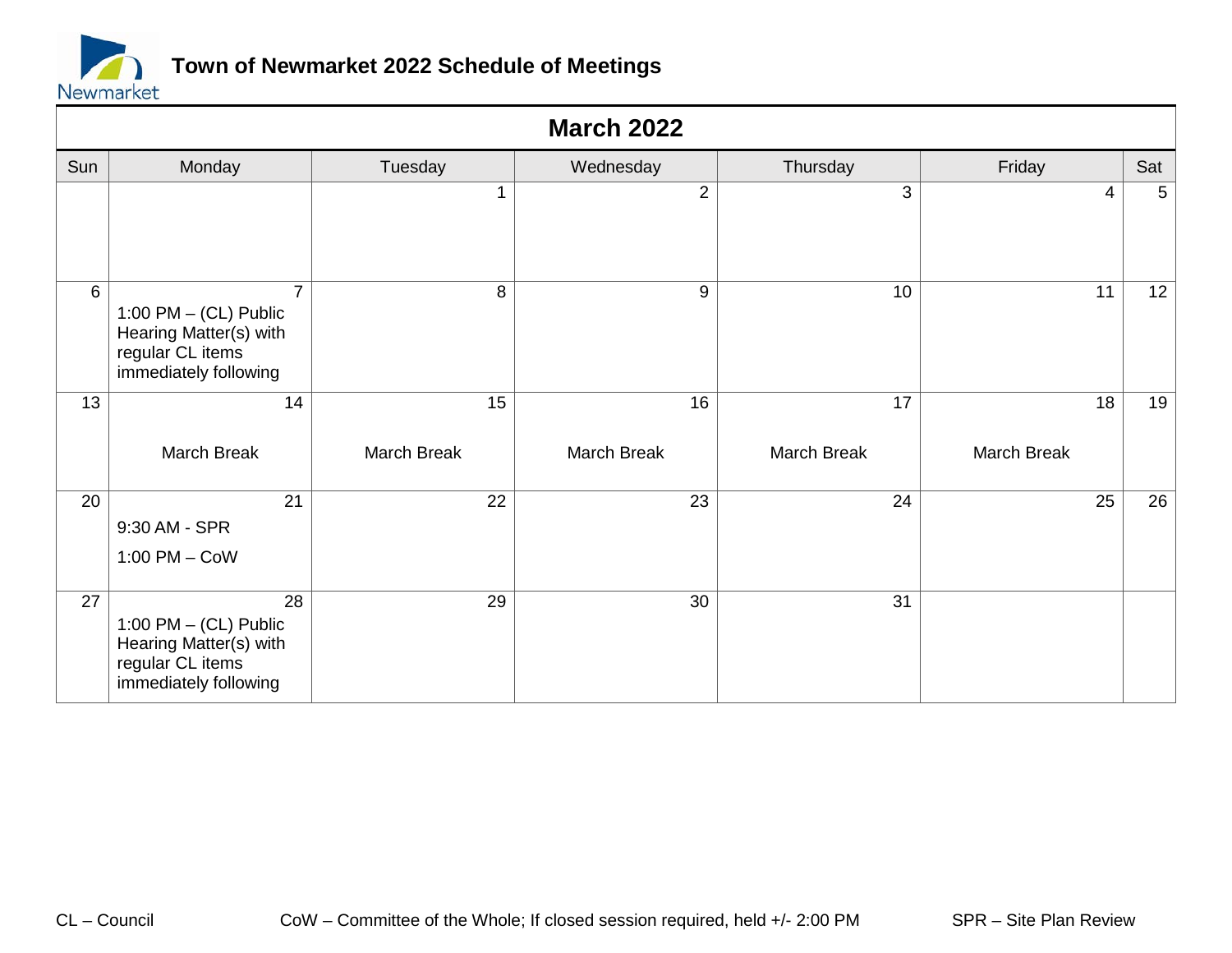

|     | <b>April 2022</b>                                        |                                                                                                      |                 |                |                                                                     |     |  |  |  |
|-----|----------------------------------------------------------|------------------------------------------------------------------------------------------------------|-----------------|----------------|---------------------------------------------------------------------|-----|--|--|--|
| Sun | Monday                                                   | Tuesday                                                                                              | Wednesday       | Thursday       | Friday                                                              | Sat |  |  |  |
|     |                                                          |                                                                                                      |                 |                | 1                                                                   | 2   |  |  |  |
| 3   | 4                                                        | 5                                                                                                    | $6\phantom{1}$  | $\overline{7}$ | 8                                                                   | 9   |  |  |  |
| 10  | 11<br>9:30 AM - SPR<br>$1:00$ PM $-$ CoW                 | $\overline{12}$                                                                                      | $\overline{13}$ | 14             | $\overline{15}$<br><b>Good Friday</b><br><b>Town Offices Closed</b> | 16  |  |  |  |
| 17  | 18<br><b>Easter Monday</b><br><b>Town Offices Closed</b> | 19<br>1:00 PM $-$ (CL) Public<br>Hearing Matter(s) with<br>regular CL items<br>immediately following | 20              | 21             | $\overline{22}$                                                     | 23  |  |  |  |
| 24  | 25                                                       | 26                                                                                                   | 27              | 18             | 29                                                                  | 30  |  |  |  |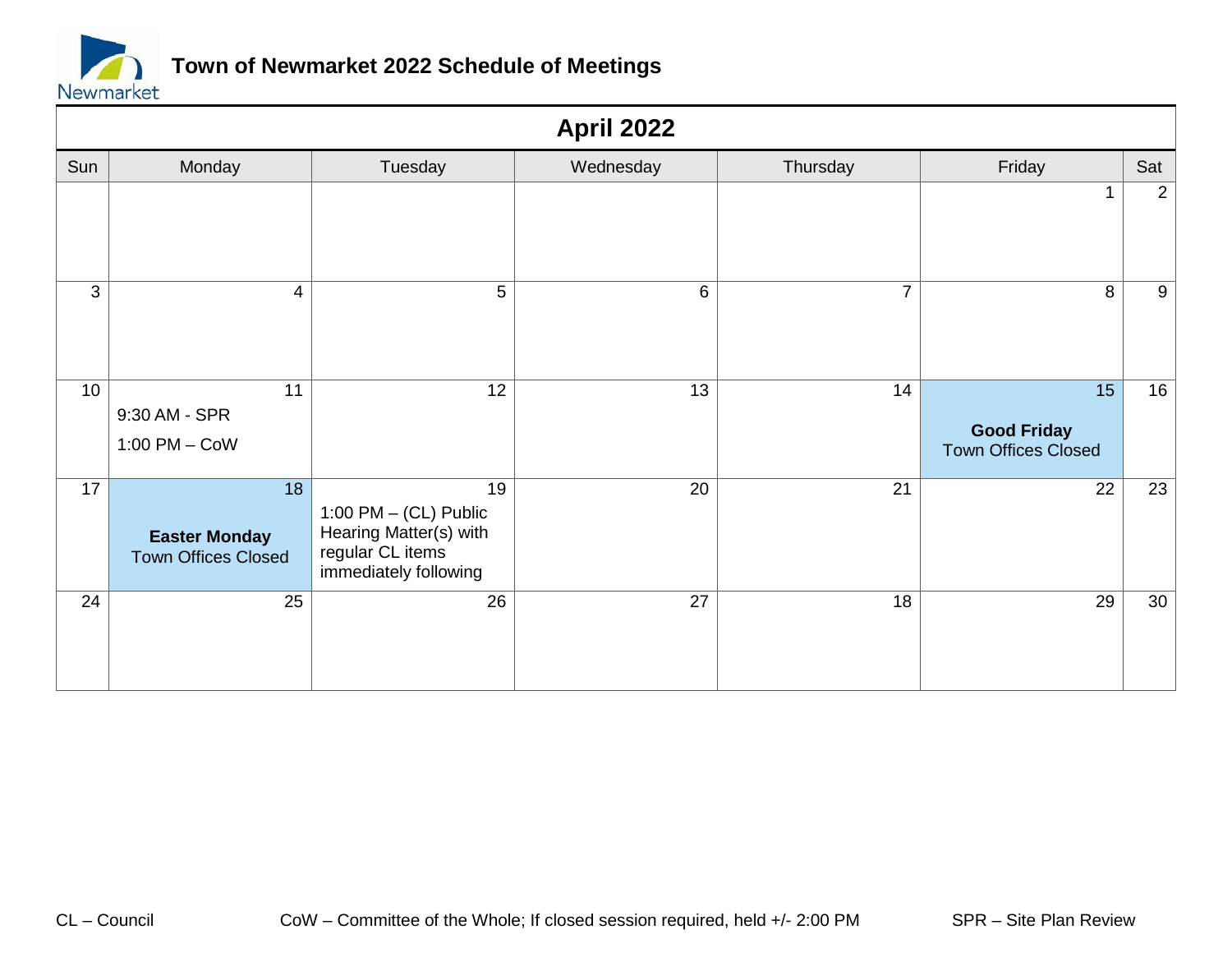

|                | <b>May 2022</b>                                                                                                  |         |                 |                 |                 |                |  |  |  |
|----------------|------------------------------------------------------------------------------------------------------------------|---------|-----------------|-----------------|-----------------|----------------|--|--|--|
| Sun            | Monday                                                                                                           | Tuesday | Wednesday       | Thursday        | Friday          | Sat            |  |  |  |
| $\mathbf 1$    | $\overline{2}$<br>9:30 AM - SPR<br>$1:00$ PM $-$ CoW                                                             | 3       | $\overline{4}$  | 5               | 6               | 7 <sup>1</sup> |  |  |  |
| $\overline{8}$ | $\overline{9}$<br>1:00 PM $-$ (CL) Public<br>Hearing Matter(s) with<br>regular CL items<br>immediately following | 10      | $\overline{11}$ | $\overline{12}$ | $\overline{13}$ | 14             |  |  |  |
| 15             | 16                                                                                                               | 17      | 18              | 19              | 20              | 21             |  |  |  |
| 22             | $\overline{23}$<br><b>Victoria Day</b><br><b>Town Offices Closed</b>                                             | 24      | $\overline{25}$ | $\overline{26}$ | $\overline{27}$ | 28             |  |  |  |
| 29             | 30<br>9:30 AM - SPR<br>$1:00$ PM $-$ CoW                                                                         | 31      |                 |                 |                 |                |  |  |  |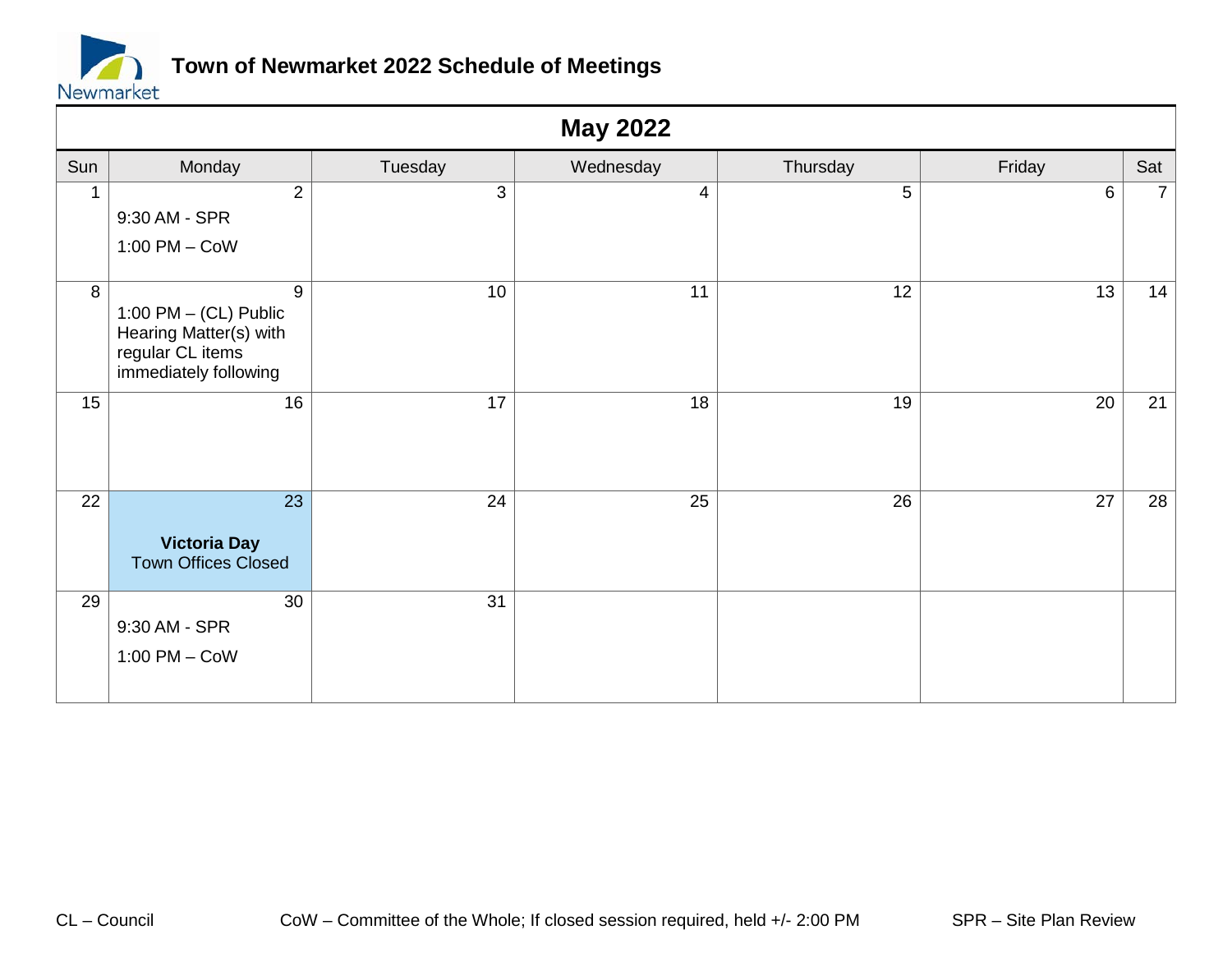

|                 | <b>June 2022</b>                                                                                                 |                 |                 |                                                                     |            |                |  |  |  |
|-----------------|------------------------------------------------------------------------------------------------------------------|-----------------|-----------------|---------------------------------------------------------------------|------------|----------------|--|--|--|
| Sun             | Monday                                                                                                           | Tuesday         | Wednesday       | Thursday                                                            | Friday     | Sat            |  |  |  |
|                 |                                                                                                                  |                 |                 | $\overline{2}$                                                      | 3          | $\overline{4}$ |  |  |  |
|                 |                                                                                                                  |                 |                 | <b>Federation of Canadian</b><br>Municipalities (FCM)<br>Conference | <b>FCM</b> | <b>FCM</b>     |  |  |  |
| 5<br><b>FCM</b> | $6\phantom{1}$<br>1:00 PM $-$ (CL) Public<br>Hearing Matter(s) with<br>regular CL items<br>immediately following | $\overline{7}$  | 8               | 9                                                                   | 10         | 11             |  |  |  |
| $\overline{12}$ | $\overline{13}$                                                                                                  | 14              | 15              | 16                                                                  | 17         | 18             |  |  |  |
| 19              | 20<br>9:30 AM - SPR<br>$1:00$ PM $-$ CoW                                                                         | 21              | $\overline{22}$ | $\overline{23}$                                                     | 24         | 25             |  |  |  |
| $\overline{26}$ | 27<br>1:00 PM $-$ (CL) Public<br>Hearing Matter(s) with<br>regular CL items<br>immediately following             | $\overline{28}$ | $\overline{29}$ | $\overline{30}$                                                     |            |                |  |  |  |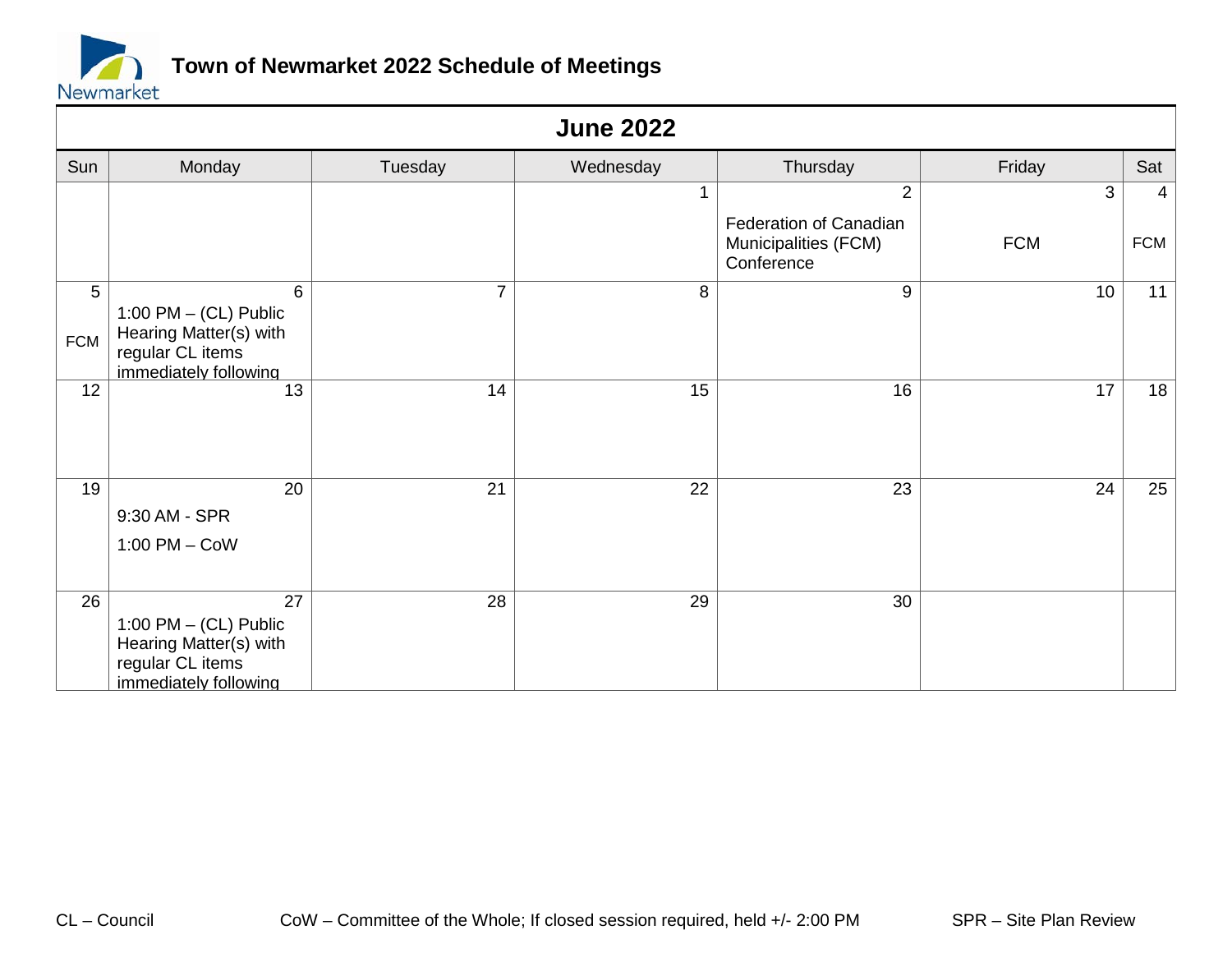

|                 | <b>July 2022</b> |                 |                 |                 |                                                            |                 |  |  |  |
|-----------------|------------------|-----------------|-----------------|-----------------|------------------------------------------------------------|-----------------|--|--|--|
| Sun             | Monday           | Tuesday         | Wednesday       | Thursday        | Friday                                                     | Sat             |  |  |  |
|                 |                  |                 |                 |                 | $\overline{1}$<br><b>Canada Day</b><br>Town Offices Closed | $\overline{2}$  |  |  |  |
| $\overline{3}$  | $\overline{4}$   | $\overline{5}$  | $\overline{6}$  | $\overline{7}$  | $\overline{8}$                                             | $\overline{9}$  |  |  |  |
| $\overline{10}$ | $\overline{11}$  | $\overline{12}$ | $\overline{13}$ | $\overline{14}$ | $\overline{15}$                                            | $\overline{16}$ |  |  |  |
| $\overline{17}$ | $\overline{18}$  | $\overline{19}$ | $\overline{20}$ | $\overline{21}$ | $\overline{22}$                                            | $\overline{23}$ |  |  |  |
| $\overline{24}$ | $\overline{25}$  | $\overline{26}$ | $\overline{27}$ | $\overline{28}$ | $\overline{29}$                                            | $\overline{30}$ |  |  |  |
| $\overline{31}$ |                  |                 |                 |                 |                                                            |                 |  |  |  |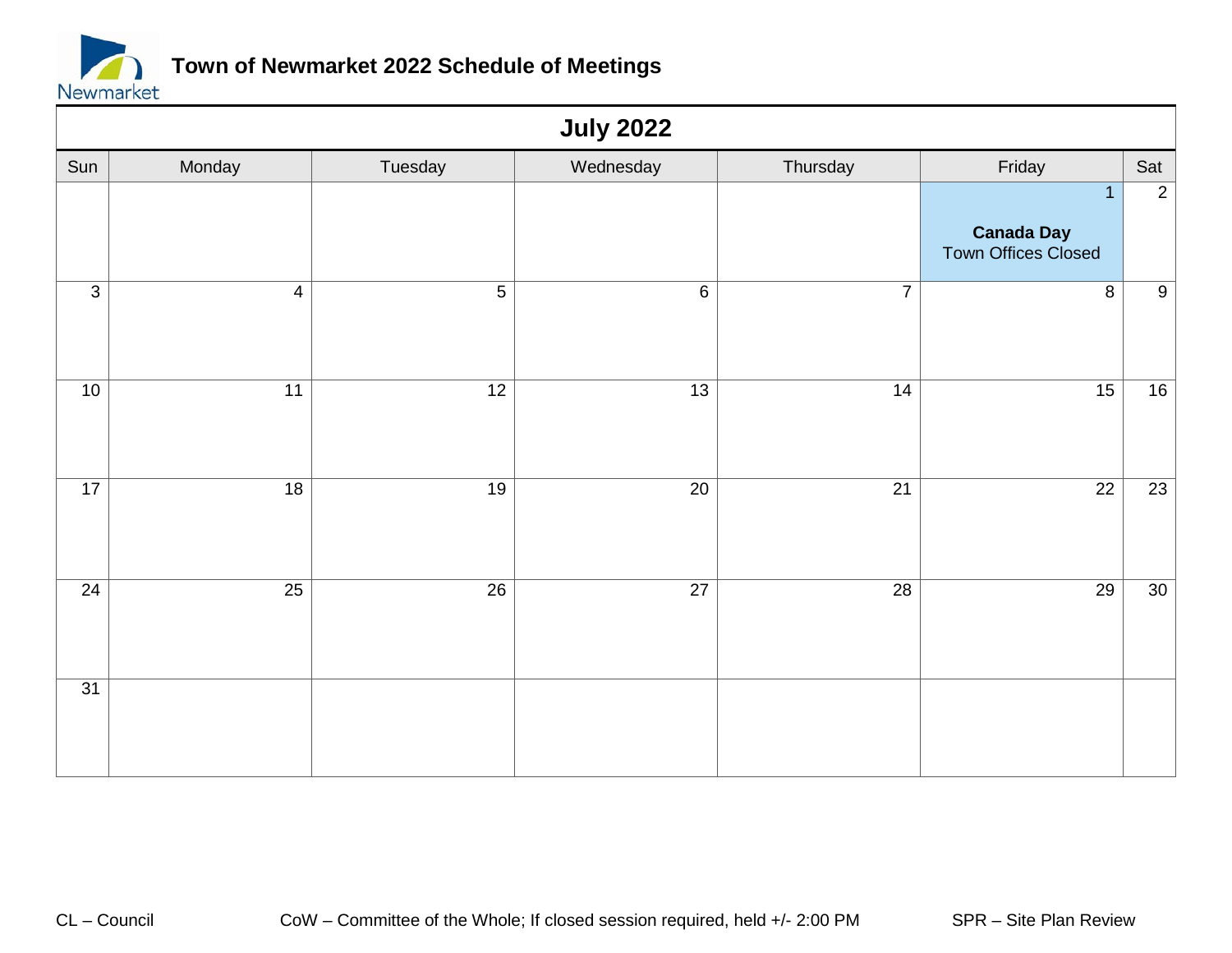

|                 | <b>August 2022</b>                                                                                   |                 |                        |                 |                 |     |  |  |
|-----------------|------------------------------------------------------------------------------------------------------|-----------------|------------------------|-----------------|-----------------|-----|--|--|
| Sun             | Monday                                                                                               | Tuesday         | Wednesday              | Thursday        | Friday          | Sat |  |  |
|                 | $\mathbf{1}$                                                                                         | $\overline{2}$  | 3                      | $\overline{4}$  | $5\phantom{.0}$ | 6   |  |  |
|                 | <b>Civic Holiday</b><br><b>Town Offices Closed</b>                                                   |                 |                        |                 |                 |     |  |  |
| $\overline{7}$  | 8                                                                                                    | 9               | 10                     | 11              | $\overline{12}$ | 13  |  |  |
| 14<br>AMO       | 15<br>Association of<br>Municipalities of Ontario<br>(AMO) Conference                                | 16<br>AMO       | $\overline{17}$<br>AMO | 18              | $\overline{19}$ | 20  |  |  |
| $\overline{21}$ | $\overline{22}$<br>9:30 AM - SPR<br>$1:00$ PM $-$ CoW                                                | $\overline{23}$ | $\overline{24}$        | $\overline{25}$ | $\overline{26}$ | 27  |  |  |
| 28              | 29<br>1:00 PM $-$ (CL) Public<br>Hearing Matter(s) with<br>regular CL items<br>immediately following | 30              | 31                     |                 |                 |     |  |  |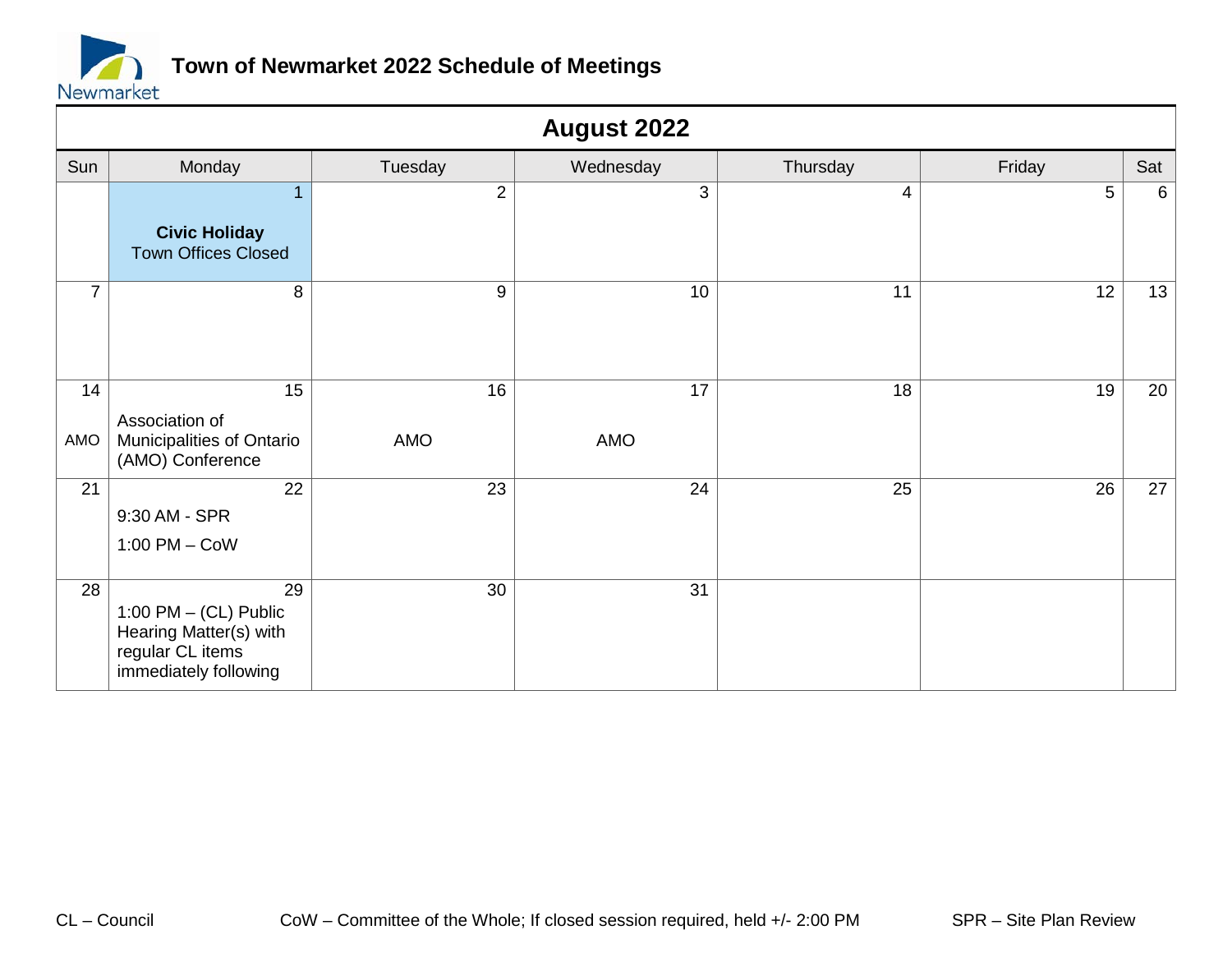

|                 | September 2022                                                                                       |                 |                 |                 |                 |                 |  |  |
|-----------------|------------------------------------------------------------------------------------------------------|-----------------|-----------------|-----------------|-----------------|-----------------|--|--|
| Sun             | Monday                                                                                               | Tuesday         | Wednesday       | Thursday        | Friday          | Sat             |  |  |
|                 |                                                                                                      |                 |                 | 1               | 2               | $\mathbf{3}$    |  |  |
| $\overline{4}$  | $5\phantom{.}$<br><b>Labour Day</b><br><b>Town Offices Closed</b>                                    | $6\phantom{1}$  | $\overline{7}$  | 8               | 9               | 10 <sub>1</sub> |  |  |
| 11              | $\overline{12}$<br>9:30 AM - SPR<br>$1:00$ PM $-$ CoW                                                | 13              | 14              | 15              | 16              | 17 <sup>1</sup> |  |  |
| $\overline{18}$ | 19<br>1:00 PM $-$ (CL) Public<br>Hearing Matter(s) with<br>regular CL items<br>immediately following | $\overline{20}$ | $\overline{21}$ | $\overline{22}$ | $\overline{23}$ | 24              |  |  |
| 25              | 26                                                                                                   | $\overline{27}$ | $\overline{28}$ | $\overline{29}$ | 30              |                 |  |  |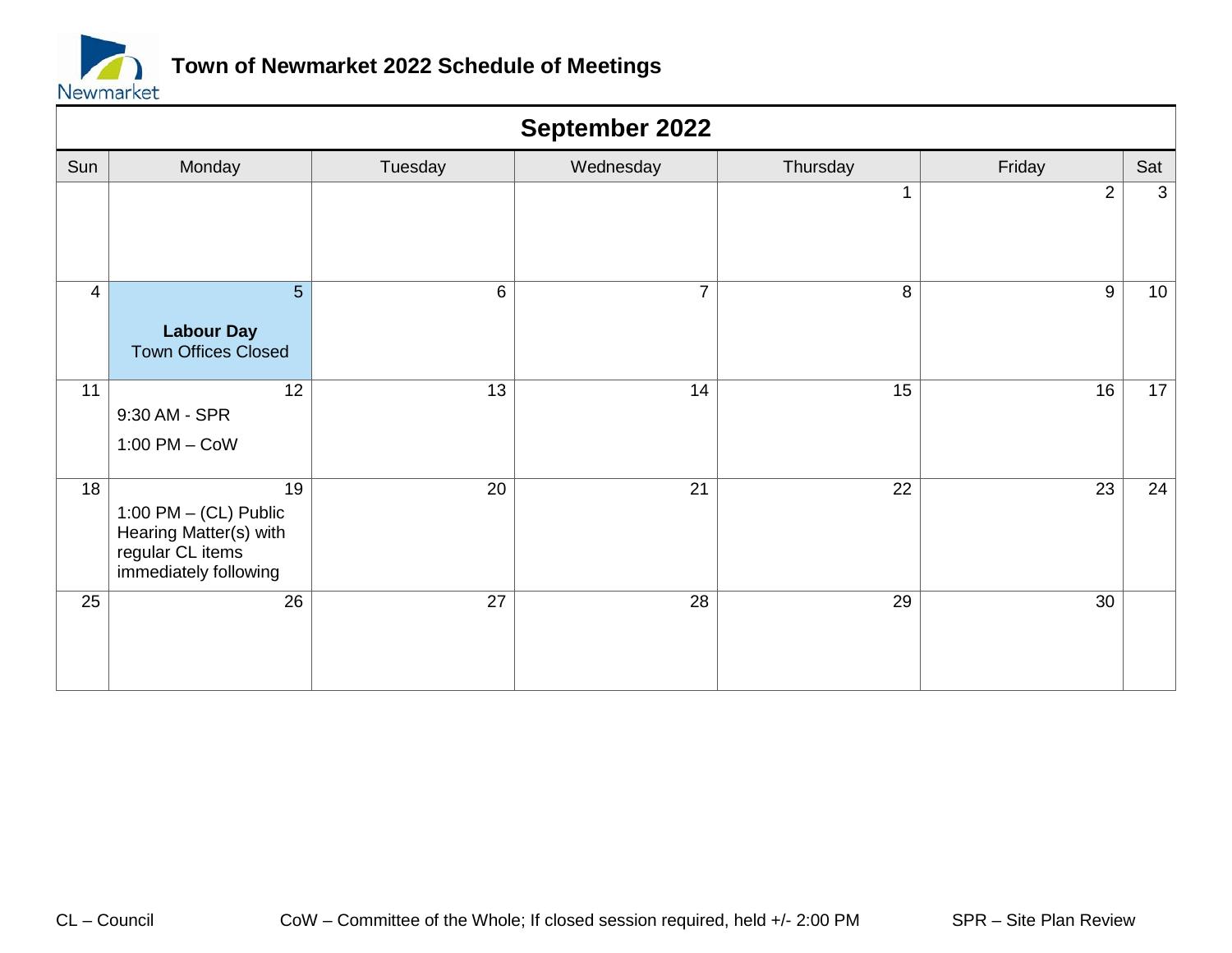

|                 | October 2022                                                      |                 |                 |                 |                 |                 |  |  |  |
|-----------------|-------------------------------------------------------------------|-----------------|-----------------|-----------------|-----------------|-----------------|--|--|--|
| Sun             | Monday                                                            | Tuesday         | Wednesday       | Thursday        | Friday          | Sat             |  |  |  |
|                 |                                                                   |                 |                 |                 |                 | $\overline{1}$  |  |  |  |
| $\overline{2}$  | $\overline{3}$                                                    | $\overline{4}$  | $\overline{5}$  | $\overline{6}$  | $\overline{7}$  | $\overline{8}$  |  |  |  |
| $\overline{9}$  | $\overline{10}$<br><b>Thanksgiving Day</b><br>Town Offices Closed | $\overline{11}$ | $\overline{12}$ | $\overline{13}$ | $\overline{14}$ | 15              |  |  |  |
| $\overline{16}$ | $\overline{17}$                                                   | $\overline{18}$ | $\overline{19}$ | $\overline{20}$ | $\overline{21}$ | $\overline{22}$ |  |  |  |
| $\overline{23}$ | $\overline{24}$<br><b>Voting Day</b>                              | $\overline{25}$ | $\overline{26}$ | $\overline{27}$ | $\overline{28}$ | 29              |  |  |  |
| 30              | $\overline{31}$                                                   |                 |                 |                 |                 |                 |  |  |  |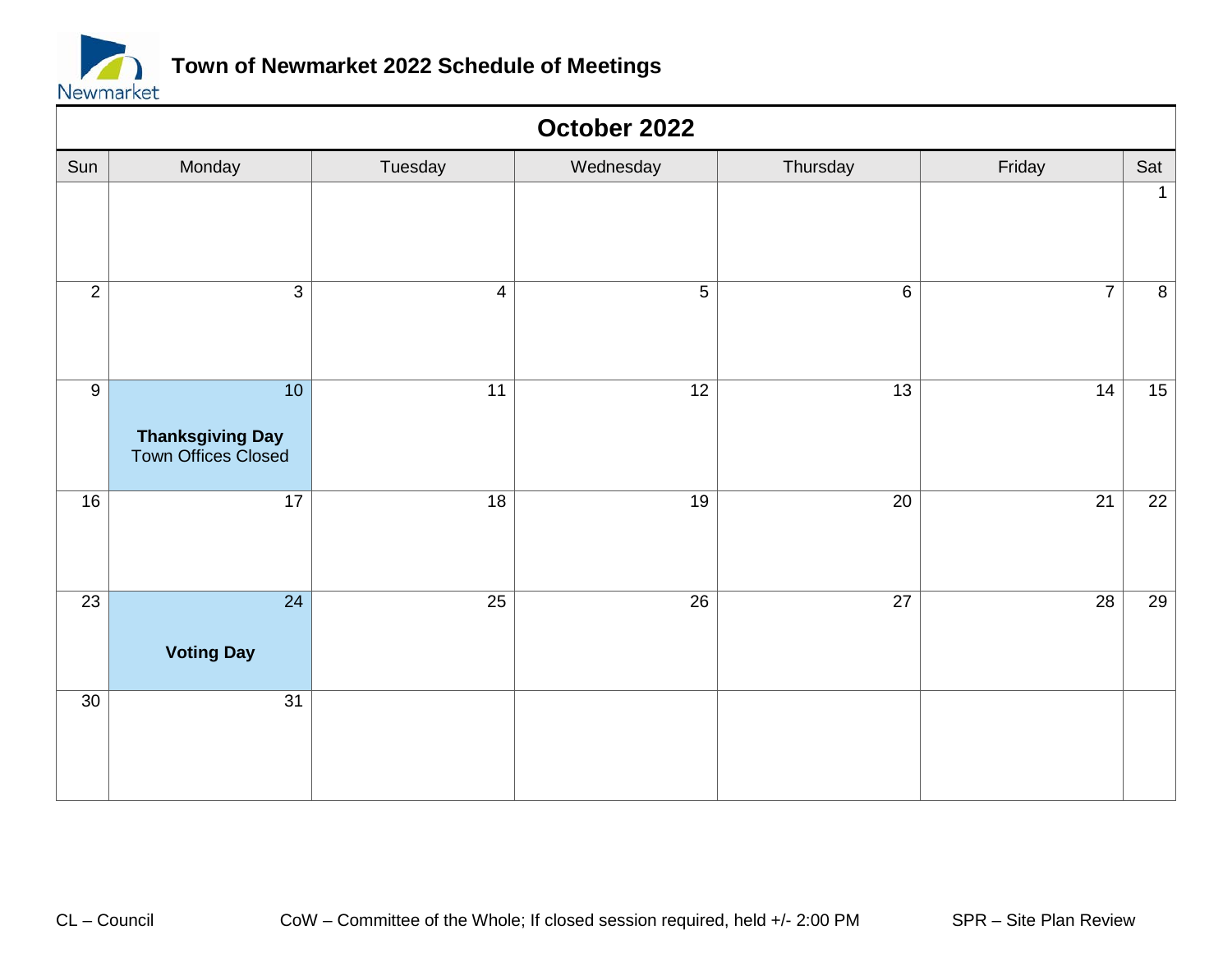

|                 | November 2022                                               |                                                     |                 |                 |                 |                 |  |  |
|-----------------|-------------------------------------------------------------|-----------------------------------------------------|-----------------|-----------------|-----------------|-----------------|--|--|
| Sun             | Monday                                                      | Tuesday                                             | Wednesday       | Thursday        | Friday          | Sat             |  |  |
|                 |                                                             | $\mathbf 1$                                         | $\overline{2}$  | 3               | $\overline{4}$  | $5\phantom{.0}$ |  |  |
| 6               | $\overline{7}$<br>$1:00$ PM $-$ CL                          | 8                                                   | 9               | 10              | 11              | 12 <sub>2</sub> |  |  |
| $\overline{13}$ | 14                                                          | 15<br>1:00 PM - Inaugural<br><b>Council Meeting</b> | $\overline{16}$ | $\overline{17}$ | $\overline{18}$ | 19              |  |  |
| 20              | $\overline{21}$<br>TBD - Council<br>Orientation (tentative) | $\overline{22}$                                     | $\overline{23}$ | $\overline{24}$ | $\overline{25}$ | 26              |  |  |
| 27              | 28<br>TBD - Council<br>Orientation (tentative)              | 29                                                  | 30              |                 |                 |                 |  |  |